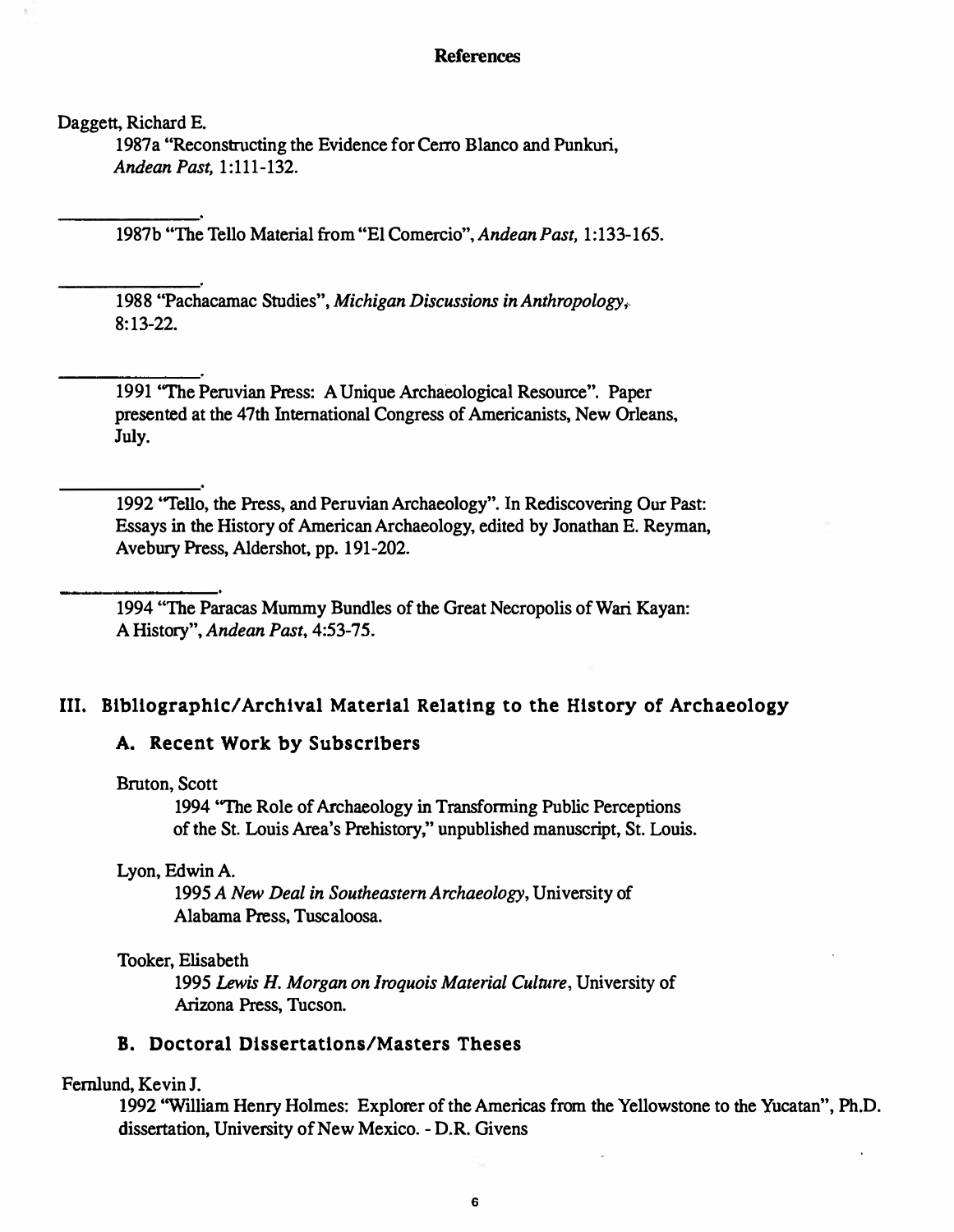# c. Works Suggested by Our Readers

"Archaeology at the University of Kansas: Williston, Eiseley, Spaulding, Smith" 1992 edited by Marlin D. Hawley, The Kansas Anthropologist, 13(1 & 2): entire volumes. - D.R. Givens

## Baby, Raymond S.

1970 "A Brief Historical Review of Adena Studies" in Adena: The Seeking of an Identity, edited by B. K. Swartz Jr., Ball State University, Muncie. - B. K. Swartz Jr.

Bulletin of the XlI Congress of the International Union of Prehistoric and Protohistoric Sciences No. 2 1994 [contains several articles on the history of the UISPP and archaeology in Italy] - AL. Christenson.

### Burton, Jeffery F.

1994 "An Overview of Archaeological Research in the Middle Little Colorado River Area. In Middle Little Colorado River Archaeology: From the Parks to the People, edited by A. T. Jones and M. D. Tagg, 1-32. Arizona Archaeologist No. 27. - AL. Christenson

# Feagins, Jim D.

1994 "From Southeastern Kansas to Northwestern Missouri: Recent Archeological Investigations by the Saint Joesph Museum," The Kansas Anthropologist, 15(2): 23-30. - D.R. Givens

# Hawley, Marlin F.

1991 "Floyd Schultz: An Early Amateur Anthropologist in Kansas," The Kansas Anthropologist, 12(2)1-10. - D.R. Givens

1994 "Additional Notes on Loren Eiseley's Years at the University of Kansas," The Kansas Anthropologist, 15(2): 17-22. - D.R: Givens

### Hunter, 1. R.

1994 "Forensic Archaeology in Britain," Antiquity, 68:758-769. - D.R. Givens

### Kraft, Herbert C.

1993 "Dr. Charles Conrad Abbott, New Jersey's Pioneer Archaeologist," Bulletin of the Archaeological Society of New Jersey, 48:1-12. - D.R. Givens

### Linebaugh, Donald W.

1994 ''The Road to Ruins and Restoration: Roland W. Robbins, Henry D. Thoreau, and the Discovery of Walden." The Concord Saunterer (new series) 2:33-62. [Robbins was a selfeducated historical archaeologist who found and excavated Thoreau's cabin site at Walden and who worked on a number of other important New England historic sites.] - A. L. Christenson

# Justin Winsor: Native American Antiquities and Lingistics

1995 edited by Anne Paolucci and Henry Paolucci, Council on Natural Literature's, New York. - Stephen Williams